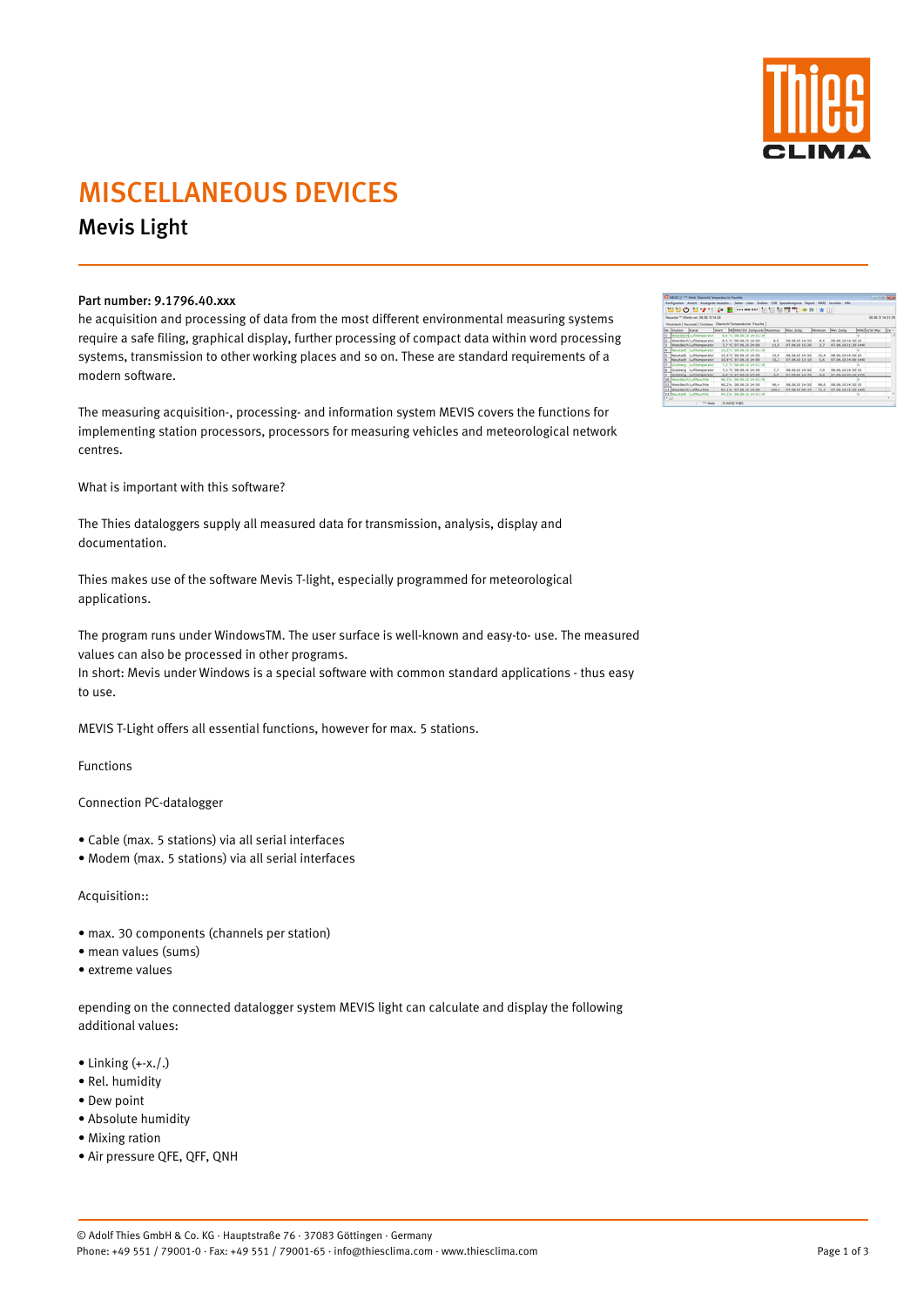

- Evaporation acc. to Haude, Richter or Wendling
- Wind-chill
- Perceivable temperature
- Sunshine duration
- Wind velocity component
- Daily mean temperature acc. to DWD/German Weather Service (from 3 or 4 values)
- Flow at weirs acc. to Swiss Standard
- Heating degree days
- Sunshine
- Direct solar radiation
- Diffuse sky radiation
- Sunshine duration from daily mean value of global radiation

Presentation of measuring values

#### Graphics

- Graphic 4 in 4 (four measuring values in four diagrams)
- Graphic 4 in 1 (four measuring values in one diagram)
- Diurnal cycle 4 in 1(four time-slice-mean value over one day in four diagrams)
- Diurnal cycle 4 in 4 (four time-slice-mean values over one day in one diagram)
- Correlation
- Wind rose
- Report

Lists:

- 4 channel list (display of four measuring values in a list with date and time)
- extreme values
- station list
- report

Output of Graphics and Lists:

Via Windows driver and printer, plotter or in a file

Data export

- dBase (dBase IV data bank file)
- DVWK (special format for precipitation values)

### Specification

#### Part number: 9.1796.40.xxx

| Compatibility           |                       |  |  |  |
|-------------------------|-----------------------|--|--|--|
| Connectable instruments | all THIES data logger |  |  |  |
| System requirements     | PC mit                |  |  |  |
|                         | - Prozessor > 1 GHz   |  |  |  |
|                         | $-RAM > 1 GB$         |  |  |  |

Page 2 of 3

© Adolf Thies GmbH & Co. KG · Hauptstraße 76 · 37083 Göttingen · Germany Phone: +49 551 / 79001-0 · Fax: +49 551 / 79001-65 · info@thiesclima.com · www.thiesclima.com